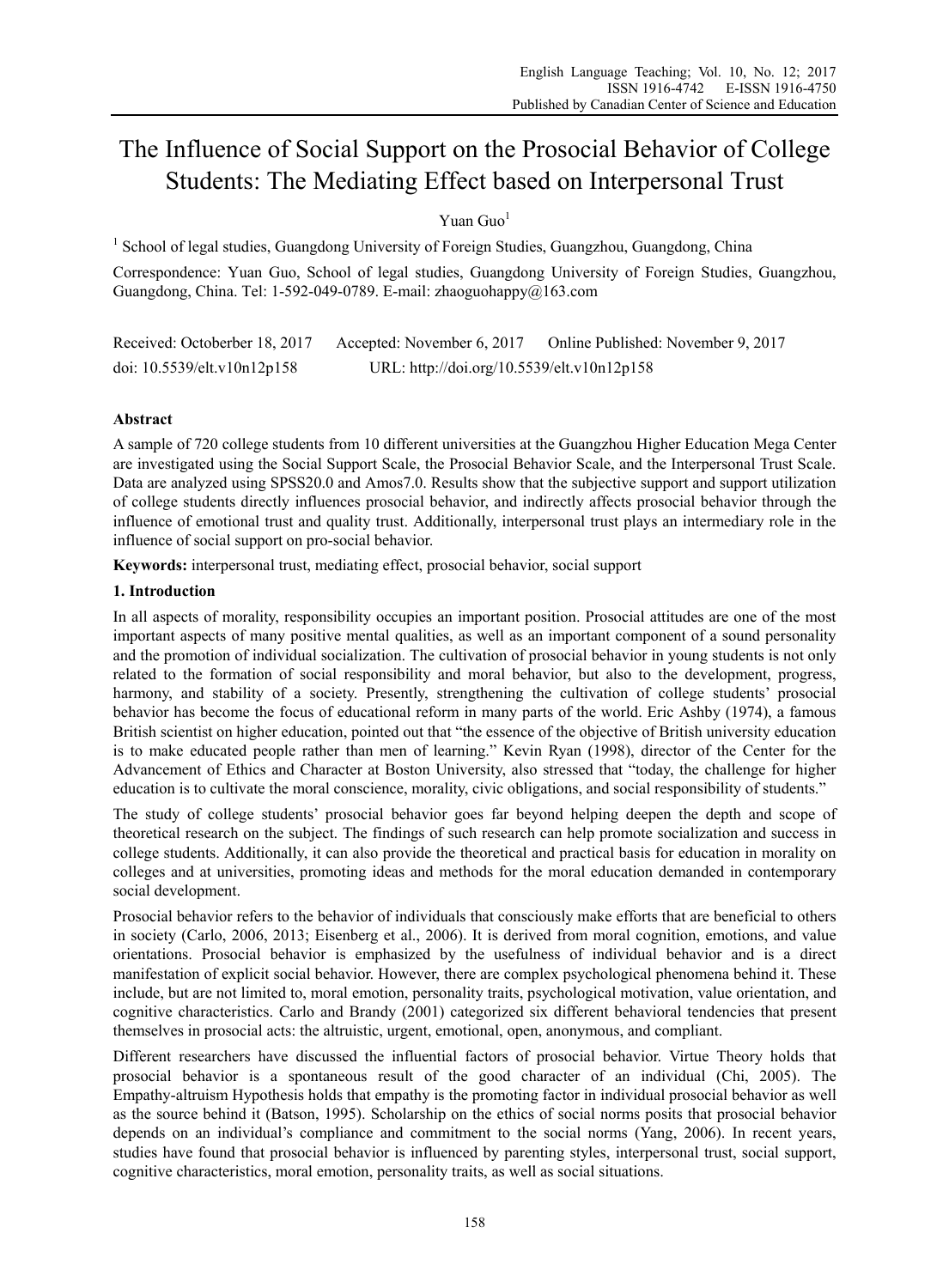Prosocial behavior is an important part of the socialization of college students. Research has shown that the more individual prosocial behaviors one commits, the higher one's subjective well-being, self-efficacy, and self-esteem are (Laihle et al., 2004; Hu et al., 2011), and the better one's positive mood (Yang, 2015) and sense of interpersonal trust are (Rotenberg et al., 2005). In addition, prosocial behavior has been found to be conducive to interpersonal harmony. This imbues individuals with a greater sense of social support from their families and peer groups. This psychological reinforcement helps college students to cope better with the feelings loneliness, anxiety, helplessness, confusion, as well as the other negative emotions that may result from intensive learning as well as interpersonal and social competition (Storch et al., 2003).

There are many factors that influence the prosocial behavior of college students. Interpersonal trust is one of the most important variables. This trust is based on the positive anticipation of the intentions and behaviors of others, the intrinsic motivation of prosocial behavior, as well as the motivation and source of socialization. Trust directly affects the interpersonal communication and subjective well-being of college students. Interpersonal trust encompasses three dimensions: emotional trust, quality trust, and behavior trust. The further study of interpersonal trust can improve scholars' understanding of the mechanisms behind the influencing factors of prosocial behavior.

Social support is an important factor that affects prosocial behavior. This includes both objective support and subjective support. Objective support refers to the interaction of material support and social interpersonal communication. Subjective support is the emotional experience and satisfaction that members of a social circle experience in being respected, supported, and understood in interpersonal communication. Whether subjective or objective support, social support demands individual attention, a sense of externalized support, and the ability to call upon it.

Research has shown that subjective support, objective support, and support utilization have a significant negative predictive effect on college students' apathy and alienation. Social support has a positive role in promoting interpersonal attraction. In line with this, this study confirms that social support for college students is positively related to quality trust, emotional trust, and behavior trust in the overarching categorization of interpersonal trust. In turn, social support also promotes the tendency for prosocial behavior in college students.

Past studies on the subject focus merely on the relationship between social support, interpersonal trust, and the tendencies for prosocial behavior themselves. There is a lack of research that focuses specifically on the mechanisms of their interaction. It has been verified that interpersonal trust plays an intermediary role between social support and altruistic behavior. Building further on these findings, this study assumes that interpersonal trust plays an intermediary role between social support and prosocial behavior. That is, social support directly affects prosocial behavior, but also affects prosocial behavior through interpersonal trust. In addition to the verification of the assumptions detailed above, this paper will also put forward some suggestions for the improvement in the tendencies for prosocial behavior in college students in order to promote the improved cultivation of social responsibility and prosocial behavior in college students.

## **2. Research Method**

## *2.1 Participants*

In this study, 850 students from 10 universities in the Guangzhou Higher Education Mega Center were selected as the subjects of study. Through the fieldwork, 850 questionnaires were collected with 720 valid questionnaires. The sample rate was approximately 90%. Among the respondents, 415 were male and 305 were female students. The median subject age is 21.1 years old, on a range from 18 to 23.5 years of age.

## *2.2 Measuring Tool*

The Social Support Scale was compiled by Xiao. The scale is divided into ten topics covering three dimensions: subjective support, objective support, and support utilization. Since the subjects of this study are college students, some of the problems of the scale were revised accordingly. The categories for "co-worker" and "children" were deleted while the category for "neighbor" was changed to "roommate", "colleague" was changed to "classmate", "husband and wife or spouse" was changed to "lovers", and "work unit" changed to "school". The retest reliability was found to be 0.95, while the internal consistency coefficient of each dimension of the scale was recorded at 0.89-0.94. The total а coefficient for this study was 0.89.

The Prosocial Behavior Scale is a 5-point self-rating Likert scale compiled by the American psychological researcher Carlo Gustavo (2002). The scale was revised and localized by Cong (2008). The scale is divided into six dimensions: public, anonymous, altruistic, compliance, emotional, and emergency behavior. The revised scale has good reliability and validity. The а coefficient for the entire scale is 0.85, and the total а coefficient for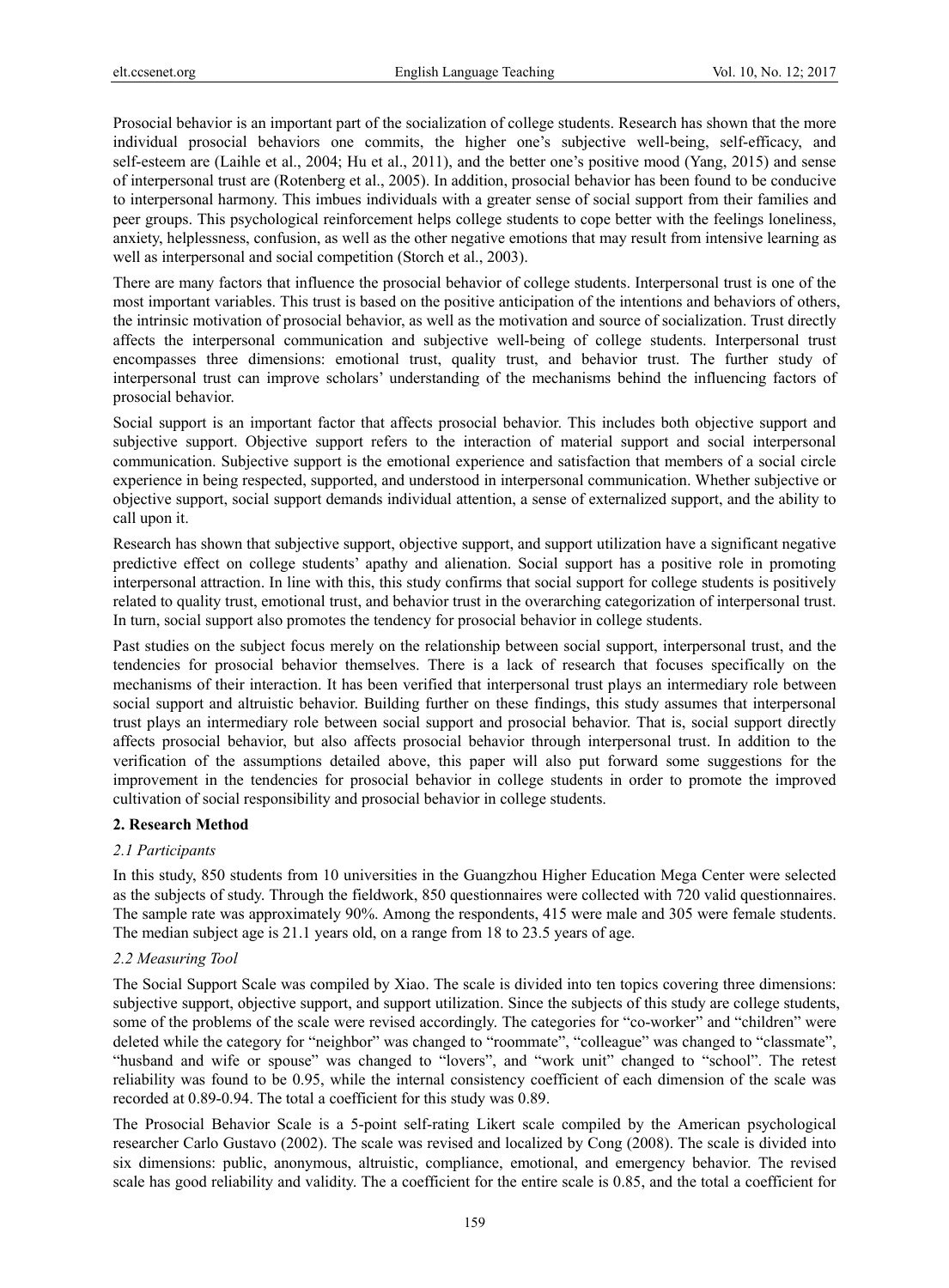the scale in this study was recorded at 0.87.

The Interpersonal Trust Scale was compiled by Wang (2008). The scale has three dimensions: quality trust, emotional trust, and behavior trust. The scale has good reliability and validity. The scale's total a coefficient is 0.91, and in this study, the total а coefficient was recorded at 0.88.

#### *2.3 Statistical Treatment*

The data processing and analyses for this study were performed using SPSS 20.0 and Amos 7.0.

#### **3. Analysis of the Results and Discussion**

*3.1 Statistical Description and Correlation Analysis of Social Support, Interpersonal Trust, and Prosocial Behavior* 

Table 1. Statistical description and correlation analysis of social support, interpersonal trust, and prosocial behavior (N=720)

| Item | M(SD)            |                      | 2         | 3         | 4         |           | 6         |           | 8                    | 9 |
|------|------------------|----------------------|-----------|-----------|-----------|-----------|-----------|-----------|----------------------|---|
| 1QT  | 28.56(5.66)      |                      |           |           |           |           |           |           |                      |   |
| 2ET  | 20.70(5.14)      | $0.70$ <sup>**</sup> |           |           |           |           |           |           |                      |   |
| 3BT  | 17.12(4.01)      | $0.46***$            | $0.56$ ** |           |           |           |           |           |                      |   |
| 4IT  | 66.23(13.56)     | $0.66$ **            | $0.63***$ | $0.59***$ |           |           |           |           |                      |   |
| 5PB  | 73.32(15.64)     | $0.50$ **            | $0.40***$ | $0.22$ ** | $0.52$ ** |           |           |           |                      |   |
| 6SS  | 20.96(4.52)      | $0.13***$            | $0.10***$ | 0.05      | $0.12$ ** | $0.11***$ |           |           |                      |   |
| 7OS  | 7.57(2.25)       | 0.03                 | $0.12***$ | 0.01      | 0.05      | 0.03      | $0.25***$ |           |                      |   |
| 8DSU | 7.64(1.87)       | $0.15***$            | 0.04      | 0.01      | $0.07*$   | $0.11***$ | $0.16***$ | $0.14***$ |                      |   |
| 9TSS | $36.25\pm(6.24)$ | $0.16***$            | $0.14***$ | 0.03      | $0.13***$ | $0.11***$ | $0.86***$ | $0.57$ ** | $0.47$ <sup>**</sup> |   |

 $*<sub>p</sub> < 0.05$ ;  $*<sub>p</sub> < 0.01$ .

QT=Quality Trust; ET=Emotional Trust; BT=Behavior Trust; IT=Interpersonal Trust.

PB = Prosocial Behavior; SS = Subjective Support; OS = Objective Support;

DSU = Degree of Support Utilization; TSS = Total Social Support.

According to the data presented in Table 1, subjective support is positively correlated with the total score for interpersonal trust and prosocial behavior  $(r = 0.12, p < 0.01; r = 0.11, p < 0.01)$ . The degree of support utilization is positively correlated with the total score for interpersonal trust and prosocial behavior ( $r = 0.07$ ,  $p <$ 0.05;  $r = 0.11$ ,  $p < 0.01$ ). The total score for social support is positively correlated with the total score for interpersonal trust and prosocial behavior ( $r = 0.13$ ,  $p < 0.01$ ;  $r = 0.11$ ,  $p < 0.01$ ).

The results of the study indicate that the more social support a student gets, the higher the interpersonal trust, the more harmonious interpersonal relationship, and the higher the willingness to conduct prosocial behavior. On the contrary, if college students do not have high interpersonal trust, interpersonal relationships are not harmonious, interpersonal indifference develops. Even if a student can receive social support, it will not enhance interpersonal trust, and the student's enthusiasm for prosocial behavior will not be very high. In addition, interpersonal trust is positively correlated with prosocial behavior ( $r = 0.50$ ,  $p < 0.01$ ;  $r = 0.40$ ,  $p < 0.01$ ;  $r = 0.22$ ,  $p < 0.01$ ). The total score for interpersonal trust is positively correlated with prosocial behavior ( $r = 0.52$ ,  $p < 0.01$ ). This indicates that the higher the degree of interpersonal trust, the higher the probability and frequency of prosocial behavior.

#### *3.2 The Mediating Effect of Interpersonal Trust on the Influence of Social Support and Prosocial Behavior*

First, interpersonal trust plays an important intermediary role in the influence of social support on prosocial behavior. The results provided above show that there is a mutual influence between social support, interpersonal trust, and prosocial behavior. The structural equation model is used to analyze the influence of social support on prosocial behavior and to test the mediating effect of interpersonal trust. Using the Amos program to process the relevant data, the fitting index and a running model of the intermediary function for interpersonal trust are obtained. The results are presented in Table 2. The main reference is as follows:  $X^2 / DF < 5$ . The fitting degree is better. The value range of AGFI, GFI, CFI and NFI is between 0 and 1. The closer to 1 a value is, the more ideal the model's fitting degree. When the value of RMSEA is less than 0.08, the fitting degree is better. The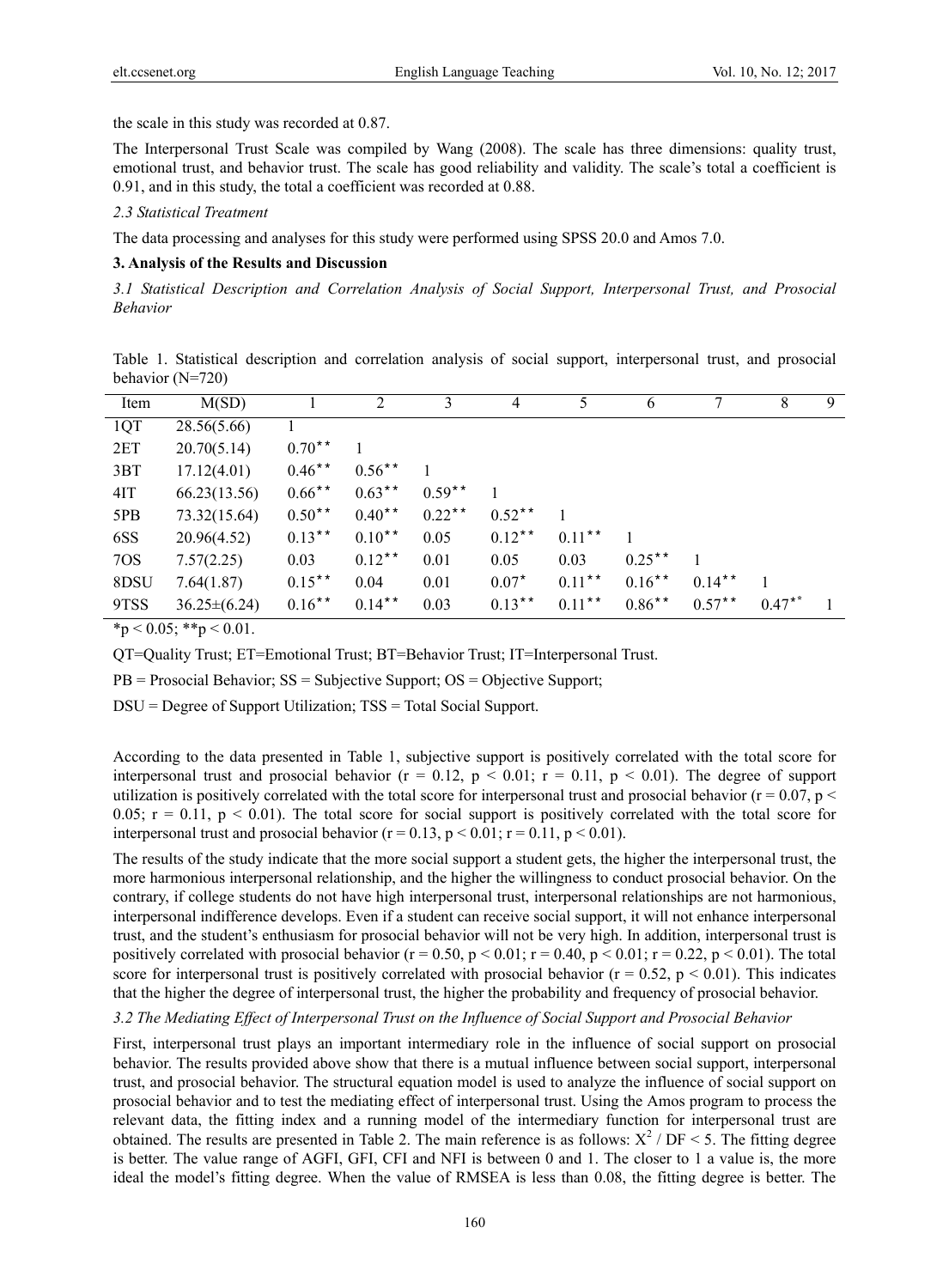results show that the fitting degree for the intermediary function of interpersonal trust reaches an ideal level.

|                                  |         | ~                                              |                       | ~<br>- |                   |                |       |
|----------------------------------|---------|------------------------------------------------|-----------------------|--------|-------------------|----------------|-------|
| $\mathbf{Y}$<br>- 4<br>$\Lambda$ | DE<br>◡ | $\tau$ $\tau$ $\Omega$ $\Gamma$<br>DF<br>، ۔ ا | $\mathbf{D}$<br>5 N A | GFI    | $\cap$ Ei<br>Aufi | NFI<br>- - - - | CFI   |
| 82.464<br>$\Omega$               | سدب     | $F \rightarrow T$<br>ا ب                       | 0.067                 | 0.958  | ስ ዐንስ<br>v.940    | 021<br>0.741   | 0.949 |

Table 2. Main indicators of model fitting for interpersonal trust agency

Table 3. The influence path analysis of the mediation model

| Influence path                                  | Direct impact of standardization | Indirect effect of standardization |
|-------------------------------------------------|----------------------------------|------------------------------------|
|                                                 |                                  |                                    |
| $SS \rightarrow IT$                             | $0.214*$                         |                                    |
| $IT \rightarrow PB$                             | $0.619**$                        |                                    |
| $SS \rightarrow PB$                             | $0.096*$                         | $0.133*$                           |
| $\star$ $\sim$ 0.00 $\star$ $\star$ $\sim$ 0.01 |                                  |                                    |

 $*_{p}$  < 0.05; \*\*p < 0.01.

 $SS = Social Support$ ;  $IT = Interpersonal Trust$ ;  $PB = Prosocial Behavior$ .

As shown in Table 3, social support has positive predictive effect on prosocial behavior ( $\beta = 0.096$ , p < 0.05), indicating that the more social support a student gets, the more the student will exhibit prosocial behavior. Interpersonal trust also has positive predictive effect on prosocial behavior (β = 0.619, p < 0.01), indicating that the more harmonious a college student's interpersonal relationships, the more inclined the student is to prosocial behavior. In addition, social support has a positive predictive effect on interpersonal trust  $(\beta = 0.214, p < 0.05)$ , indicating that the more social support a student obtains, the higher the student's interpersonal trust. In addition to its direct impact on prosocial behavior, social support indirectly influences college students' prosocial behavior through the intermediary role of interpersonal trust. The ratio between the mediation effect and total effect is  $0.133 / (0.096 + 0.133) = 58.08\%$ , which indicates that the social support for college students' prosocial behavior is realized indirectly through interpersonal trust.

Second, improving support utilization and subjective support can promote interpersonal trust. Further analysis is conducted on the impact path of social support, the dimensions of interpersonal trust, and prosocial behavior. The results are presented in Table 4. Among them, subjective support has significant influence on quality trust (β = 0.090, p < 0.05) and affective trust ( $\beta$  = 0.091, p < 0.05). This indicates that when students get attention, recognition, and support from their colleagues, they form better quality trust and interpersonal trust. This increases their trust in their social environment, thereby forming a more harmonious atmosphere of interpersonal trust. Results show that support utilization has a significant effect on quality trust (β = 0.142, p < 0.01). Support utilization is the degree to which an individual may rely or utilize social support. From this analysis, we can deduce that whether college students choose to strengthen their subjective support or invest objective support in their social environment, it is only when they make full use of their social support resources that will they expand their interpersonal trust.

| Influence path        | Impact of standardization | Indirect effect of standardization | Total |
|-----------------------|---------------------------|------------------------------------|-------|
| $SS \rightarrow QT$   | $0.090*$                  |                                    | 0.090 |
| $SS \rightarrow ET$   | $0.091*$                  |                                    | 0.091 |
| $SUD \rightarrow QT$  | $0.142**$                 |                                    | 0.142 |
| $QT\rightarrow PB$    | $0.397**$                 |                                    | 0.397 |
| $ET \rightarrow PB$   | $0.076*$                  |                                    | 0.076 |
| $BT \rightarrow PB$   | $0.273**$                 |                                    | 0.273 |
| $SUD \rightarrow PB$  | $0.044*$                  | $0.058*$                           | 0.102 |
| $SIJD \rightarrow PB$ | $0.053*$                  | $0.054*$                           | 0.107 |

Table 4. Influence path analysis for social support, dimensions of interpersonal trust, and prosocial behavior

 $*_{p} < 0.05$ ;  $*_{p} < 0.01$ .

SS = Subjective Support; QT=Quality Trust; ET=Emotional Trust.

 $SUB = Support Utilization Degree; PB = Pro-social Behavior; BT = Behavior Trust.$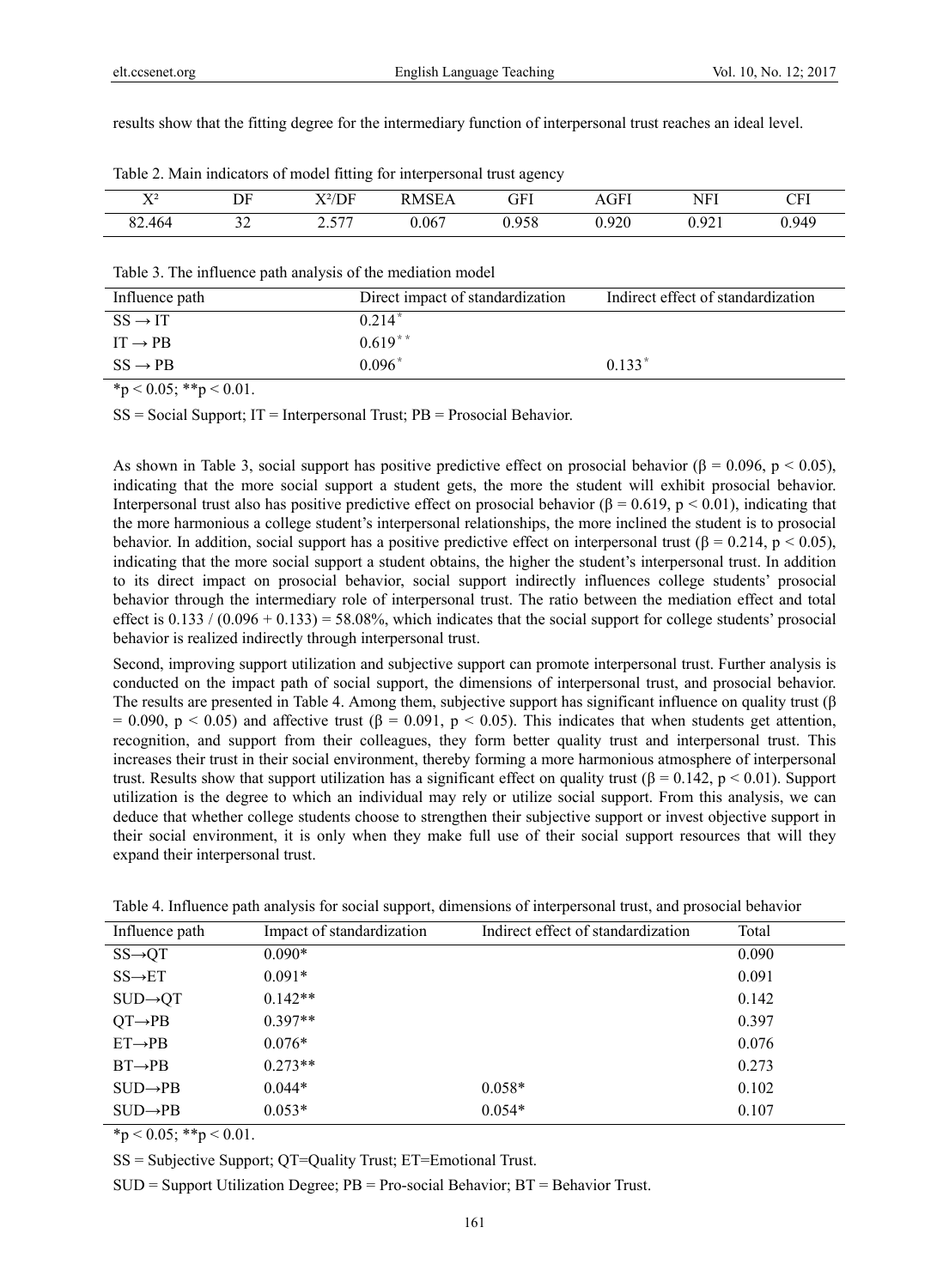Third, the promotion effect of subjective support on quality trust and emotional trust is most obvious variable regarding the prosocial behavior of college students. In the actualization of prosocial behavior, the influence of quality trust is the most pronounced ( $\beta = 0.397$ ), with behavior trust coming in second ( $\beta = 0.273$ ). In addition, through the analysis of the influence paths for prosocial behavior, it is found that subjective support influences the prosocial behavior of college students by increasing quality trust and emotional trust. The indirect effect ( $\beta$  = 0.058) is found to be higher than the direct effect ( $\beta$  = 0.044) in this case. The direct effect ( $\beta$  = 0.053) and indirect effect  $(\beta = 0.054)$  for support utilization are, on the other hand, basically equivalent.

The analysis provided above shows us that strengthening the subjective support of quality trust and behavior trust has the most significant impact on the prosocial behavior of college students. The more subjective support a college student receives, the more prosocial behavior will be elicited in turn. The key factor here is whether this subjective support increases quality trust and emotional trust in the college student, affecting interpersonal trust more generally. Only when colleges and universities actively advocate honesty and trustworthiness in schoolwork and create a better environment for interpersonal trust can students can feel trusted, respected, supported, and appreciated sufficiently to help to stimulate more prosocial behavior in their ranks.

## **4. Summary and Conclusions**

## *4.1 Summary*

On a general level, this study has revealed the interaction mechanisms behind social support, interpersonal trust, and prosocial behavior. This study attempts to make up for the lack of research on the relationship between the influencing factors of college students' prosocial behavior. The study's findings have instructive significance for improving the prosocial behavior of college students. Respect, support, peer group acceptance, recognition, and mutual help are found to be the most important sources for subjective support, the critical factor in cultivating prosocial behavior.

First of all, the findings of this study indicate that parents are a critical factor in the development of prosocial behavior in students. Offering genuine respect, trust, recognition and support to adult children is not only conducive to the formation of a healthy parent-child relationship, but additionally fosters mutual love and respect as well as a child's active perception of strong subjective support from the family.

Secondly, the institution of the school is also very important in this respect. School systems must advocate policies that work to increase teachers' positive guidance for students. An example of this is the tutoring program, which provides students with professional learning and career development guidance, but can also guide students' outlook on the world at large as well as their outlook on life and values, and additionally enhance a student's sense of belonging, support, and identity.

Thirdly, society should work more actively to cultivate a culture and atmosphere of caring for the young, specifically students. College students are burdened particularly with pressure and uncertainty regarding their futures. This is especially the case in modern China. Chinese college students gradually step into a high pressure group that foments worry, helplessness, and indecision as a result. Social attention and support imbues them with a fortifying sense of identity, ownership, and trust. Fundamentally, this is derived from their perceived level of social support. Policies must be enacted that work to foster such social support so as to effectively improve the college students' autonomy, relationships, and abilities that reinforce their positive experiences and thereby encourage reinforcing prosocial behavior.

### *4.2 Limitations and Future Prospects*

First, although the sample size is large, one must be reminded that all the samples for this study originate from the Guangzhou Higher Education Mega Center. Although a balance of school quality was taken into account for the study's sampling, the limitations inherent in the sampling area limit the extension of the research results to a certain extent. Follow-up studies can consider the selection of more diversified regional and age group samples for validation.

Second, each index variable is dependent upon college students' self-reporting. As such, there may be deviations or inaccuracies present. Combining these tests with behavior observation, parental reporting, school evaluations as well as other methods can help researchers obtain more objective and accurate information on the topic.

Third, although the interaction mechanisms of social support, interpersonal trust, and prosocial behavior has been clarified in this study, long-term research and experimental designs regarding the psychological mechanisms behind prosocial behavior development is still lacking in this study as well as the field more generally. Finally, more should be done to foster prosocial behavior in college students. Schools and teachers can establish more comprehensive and multifaceted systems of evaluation in the moral development and education